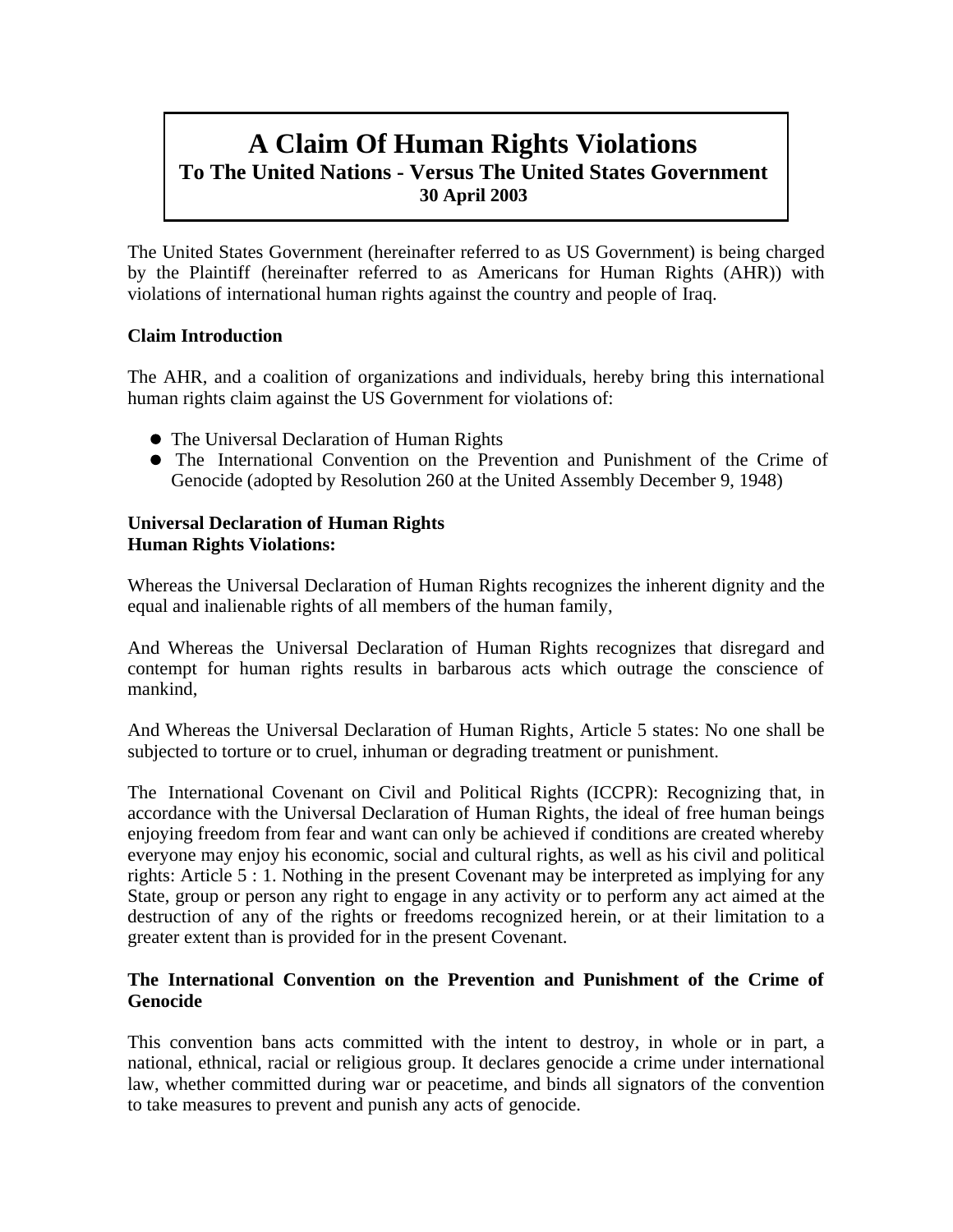Article 2 states: In the present Convention, genocide means any of the following acts committed with intent to destroy, in whole or in part, a national, ethnical, racial or religious group, as such:(a) Killing members of the group; (b) Causing serious bodily or mental harm to members of the group; to bring about its physical destruction, in whole or in part; about its physical (d) Imposing measures intended to prevent births within the group.

And the International Covenant on Civil and Political Rights (ICCPR): Article 7: No one shall be subjected to torture or to cruel, inhuman or degrading treatment or punishment.

Having regard also to the Declaration on the Protection of All Persons from Being Subjected to Torture and Other Cruel, Inhuman or Degrading Treatment or Punishment, adopted by the General Assembly resolution 3452 (XXX), on 9 December 1975.

# **Charter of the United Nations**

#### Article 2

- 4. All Members shall refrain in their international relations from the threat or use of force against the territorial integrity or political independence of any state, or in any other manner inconsistent with the Purposes of the United Nations.
- 7. Nothing contained in the present Charter shall authorize the United Nations to intervene in matters which are essentially within the domestic jurisdiction of any state or shall require the Members to submit such matters to settlement under the present Charter; but this principle shall not prejudice the application of enforcement measures under Chapter VII.

Chapter VII: Action with respect to threats to the peace, breaches of the peace, and acts of aggression.

Article 39: The Security Council shall determine the existence of any threat to the peace, breach of the peace, or act of aggression and shall make recommendations, or decide what measures shall be taken in accordance with Articles 4 and 42 , to maintain or restore international peace and security.

Article 51 : Nothing in the present Charter shall impair the inherent right of individual or collective self-defense if an armed attack occurs against a Member of the United Nations, until the Security Council has taken measures necessary to maintain international peace and security. Measures taken by Members in the exercise of this right of self-defense shall be immediately reported to the Security Council and shall not in any way affect the authority and responsibility of the Security Council under the present Charter to take at any time such action as it deems necessary in order to maintain or restore international peace and security.

# **Cause of Action**

AHR brings this action against the US Government for the following acts committed against the country and people of Iraq:

- **•** Genocide
- Unauthorized and Unprovoked War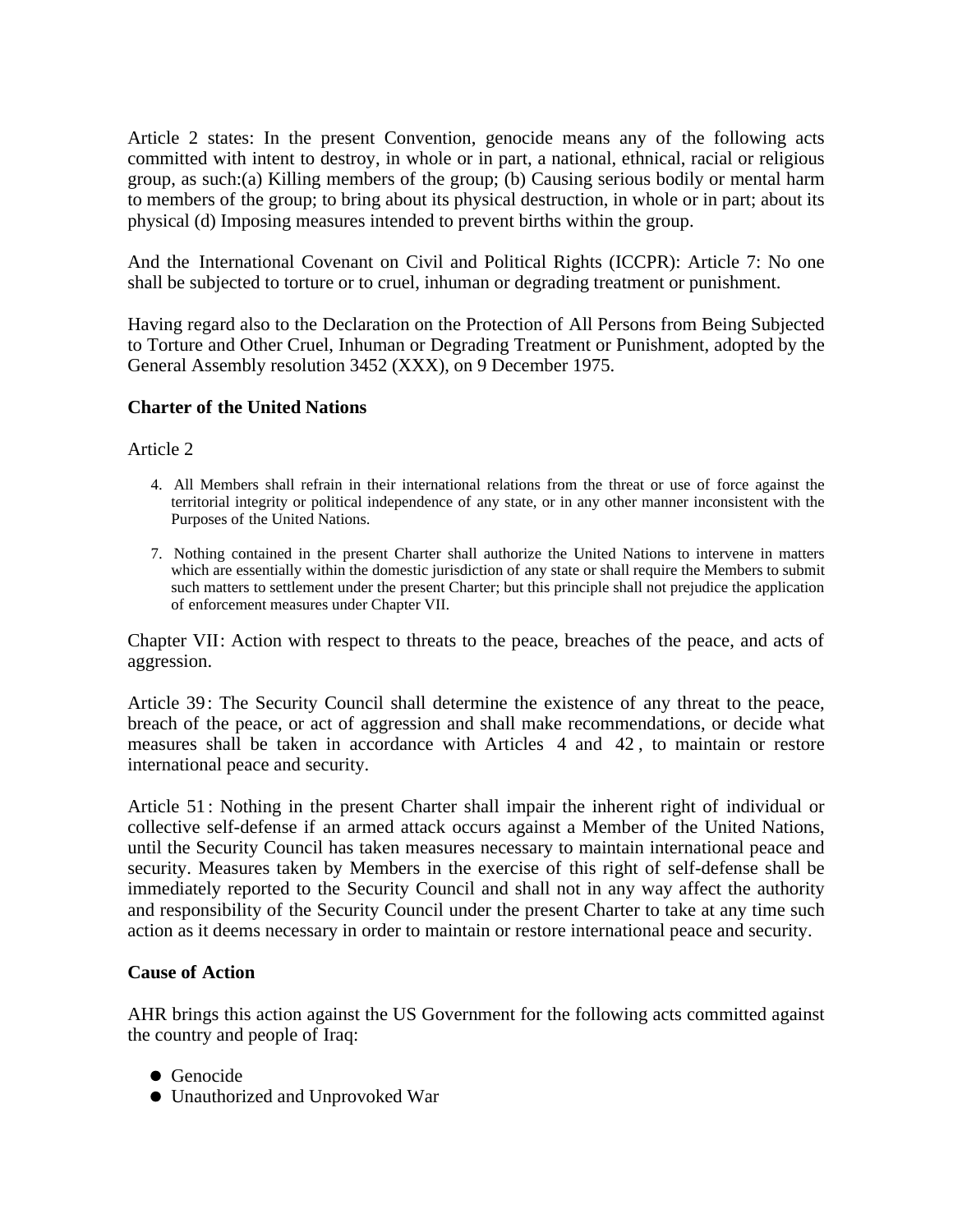# **I. Genocide**

The US Government has authorized and carried out with total and reckless disregard for human rights, the following acts with the intent to destroy the country of Iraq and its people: (a) Killing members of the group; (b) Causing serious bodily or mental harm to members of the group; to bring about its physical destruction, in whole or in part;

# **A. Sanctions**

1. By authorizing, directing, maintaining, and enforcing 12 years of economic sanctions against the people of Iraq, the US Government has:

# **B. Endangerment of Children**

- 1. In particular, the Iraqi children have been placed in life-endangering conditions. Dr. Carel de Rooy, the director of UNICEF admitted that the sanctions have in fact contributed to the violation of children's rights. Actions authorized and directed by the US Government have caused an increased of the death rate for infants, children and elderly persons, and could destroy, in whole or in part, the national group of the people of Iraq.
- 2. The US Government has carried out actions: (d) Imposing measures intended to prevent births within the group. "The US government has created conditions in Iraq that have caused the death of thousands of innocent civilians and caused the death of thousands of children. This has been carried out not only by limiting the availability of food and medicines, but also by disrupting the whole economy, impoverishing Iraqi citizens because the sanctions deprived the Iraqi people of essential income. They also reduced the national capacity of water treatment, electrical and other infrastructure systems critical for health and life." (Security Council Report: Iraq Sanctions: Humanitarian Implications)
- 3. Women who were exposed to nuclear toxics during the Gulf War have given birth to children who are missing parts of their heads and limbs, and are severely deformed and died within weeks. Women lacking a basic nutritional diet, as well water have become afraid to have children. The lack of medicine, laboratory equipment, and the lack of access to current medical information has created and continues this cycle of fear and death.
- 4. The sanctions have placed the country of Iraq, its children and their families in such a situation that future generations are not assured. The sanctions have imposed measures to affect the survival and future of all the people of Iraq.

# **II. Unauthorized** *and* **Unprovoked War**

1. The US Government has acted with total and reckless disregard for human rights by unilaterally ordering and directing a "preemptive strike" and a war of aggression against Iraq--actions that will cause irreparable harm and a grave humanitarian damage to the country-- the children, mothers and human family of Iraq. This, is in violation of